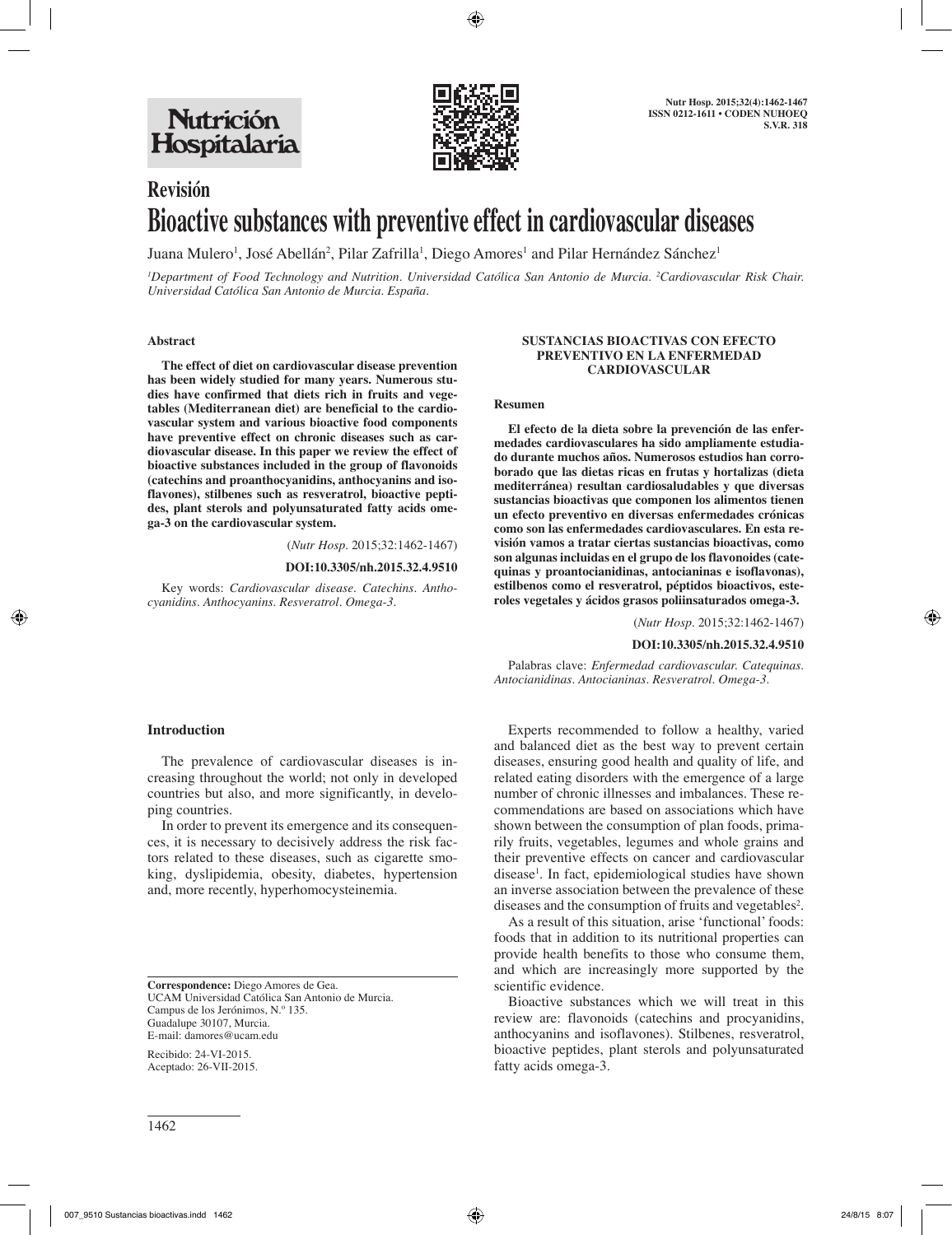# **Catechins and proanthocyanidins**

Catechins and proanthocyanidins are included within the group of flavonoids and present structures derived from the flavan-3-ol skeleton. Monomers (catechins) are founded in nature or condensed among themselves to form oligomers or polymers (proanthocyanidins).

The distribution of the flavanols in the plant kingdom is very broad. They are mainly present in fruits, tea, cocoa and grains and less on vegetables. Their dietary intake is limited since it is in little edible organs and astringency characteristics associated. Still in Spain, it has been estimated a daily intake between 18 and 31 mg per person. It must be taken into account that the content varies depending on the variety and the richest tissues in flavan-3-OLS are skin and seeds<sup>3</sup>.

There are several epidemiological studies that point to the existence of a negative relationship between consumption of rich flavan-3-ols foods (especially wine, tea, cacao and fruit) and the cardiovascular disease risk, even if the conclusions are not always coincident, and sometimes are even controversial<sup>4</sup>.

The beneficial effects on health of the catechins and proanthocyanidins present in fruits and vegetables can be related with its antioxidant properties (inhibition of LDL oxidation), inhibition of platelet aggregation, modulation of endothelial function and antihypertensive properties<sup>5</sup>.

Studies on experimental animals and isolated tissues have been demonstrated that proanthocyanidins has a vasorelaxant effect and this is dependent on the NO-cGMP route in combination with a hyperpolarization due to the activation of channels K  $Ca<sup>2+</sup>$ - dependent<sup>6</sup>. Also, cocoa and wine proanthocyanidins inhibits platelet activation induced by epinephrine in *in vitro*  models, as well as the inflammatory platelet dependent response, suggesting, therefore, its potential applications as antithrombotic and anti-inflammatory7 .

The most studied aspect in relation to this type of compounds is perhaps, the effect of catechins and proanthocyanidins on different markers of inflammation. It has been observed that the consumption of grape seed decreased levels of proinflammatory molecules as C-reactive protein (CRP), interleukin-6 and tumor necrosis factor alpha (TNF-alpha) and increased production of inflammatory cytokines such as adiponectin8 in rats that showed a slight inflammatory condition. The epigallocatechin gallate, characteristic of the composition in green tea reduces vascular inflammation by of increasing nitric oxide (NO) synthesis, thereby blocking endothelial exocytosis<sup>9</sup>.

Several studies in experimental animals and in vitro models with different cell models have shown the hypotriglyceridemic effects of the catechins and proanthocyanidins grape seed (cholesterol-1-Alpha-hydroxylase) CYP7A1 and SHP nuclear receptor-mediated, involved both in lipid metabolism<sup>10</sup>. Intervention studies in healthy or mild hypercholesterolemic volunteers it has proven the hypolipidaemiant effect of procyanidins from cocoa, with decreased of total cholesterol and oxidized LDL levels and increased  $HDI$ <sup>11</sup>.

In a study of hypercholesterolemic subjects, supplementation with grape seed extract rich in proanthocyanidins significantly reduced oxidized LDL<sup>12</sup> level significantly, possibly as a result of the influence on the production of endothelial NO<sup>13</sup>. The mechanism of protection against the peroxynitrite attack in vascular cells takes place through deposition of procyanidins in coronary endothelial cells surface and it is favored by the endothelial relaxation mediated by the enzyme that synthesizes nitric oxide  $(NO-synthase)^{14}$ .

The green tea flavan-3-ols are antithrombotic because of the antiplatelet effects, rather than its anticoagulant effects. Antiplatelet activity is due to inhibition of intracellular biochemical pathway prior to exposure to GPIIb / IIIa. The green tea flavanols also inhibit the flow of the intracellular calcium ion induced by treatment with thrombin<sup>15</sup>.

# **Anthocyanins**

Anthocyanins are natural pigments responsible for the blue, purple, red and orange color of many fruits and vegetables. The main dietary sources of anthocyanins are red fruits, mainly berries (berries) and red grapes, cereals and purple corn, as well as vegetables (such as cabbage) sheet and red wine16.

An intervention with relatively low doses of anthocyanins in patients with vascular diseases is associated with a significant reduction of ischaemia, blood pressure, lipids levels, and inflammatory condition<sup>17,18</sup>. Grape juice (10 ml/kg) inhibits significantly the platelet activity and experimental coronary thrombosis in vivo<sup>19</sup>. Clinical studies show little effect on pro-inflammatory markers in healthy individuals, however, a recently study shows a significant improvement in cardiovascular plasma biomarkers risk after supplementation with anthocyanins $20$ .

Thus, it described that anthocyanins are able to act on different cells involved in atherosclerosis development, one of the causes that trigger cardiovascular dysfunction. Anthocyanins have protective effects against the secretion of MCP-1, (involved in the development of the atheroma plaques) induced by transcription factors (TNF - $\alpha$ ) in human endothelial cells<sup>21</sup>. The vascular endothelial growth factor (VEGF) is a very important pro-angiogenic and pro-atherosclerotic; even though it has been proven that these metabolites may prevent their expression of vascular tissues in smooth muscle<sup>22</sup>. In macrophages, mulberry anthocyanins inhibit the biosynthesis of nitric oxide in cell23. In addition, also exert an inhibitory role in platelet aggregation, without influence on the reactivity of platelets when faced with powerful antagonists such as collagen $24$ .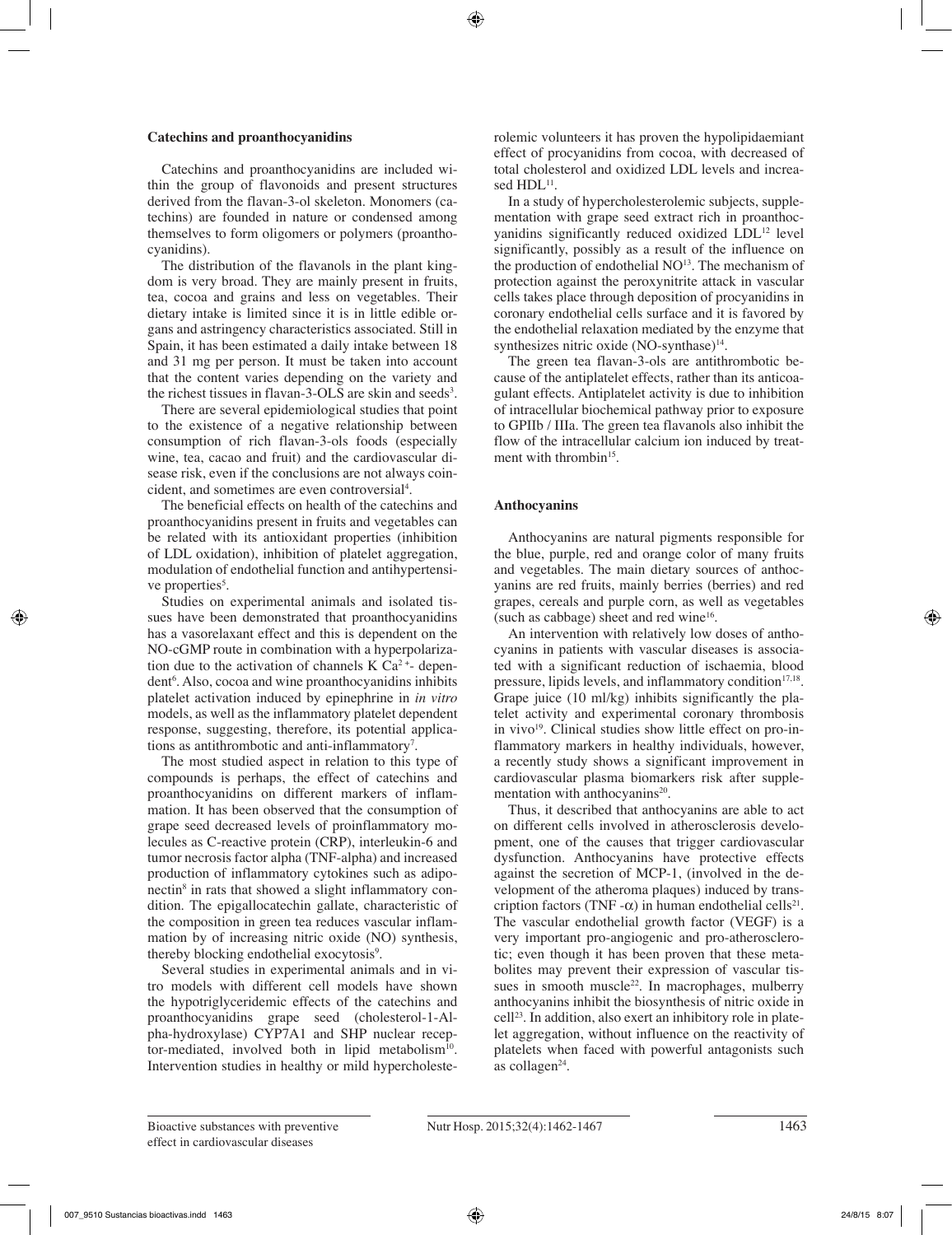## **Isoflavones**

They are a type of polyphenol group of flavonoids. Soy represents the biggest regular contribution of isoflavones. This food is highly consumed in Eastern countries thanks to marketing through various formats as part of functional foods it becomes more present in the diet of Western countries<sup>25</sup>.

Some studies point out the role of isoflavones in the decrease in serum cholesterol levels. The Framingham study in postmenopausal women, related the intake of phytoestrogens (isoflavones and Llignans) with a favorable lower cardiovascular risk<sup>26</sup> metabolic profile, though, studies with the administration of isoflavones in supplements form are controversial to demonstrate its effects on circulating cholesterol levels<sup>27</sup>.

The effect of the non-hormonal properties of isoflavones on the reduction of cardiovascular disease risk is of great importance. Several clinical studies show that isoflavones reduce the susceptibility of lipids oxidation<sup>28</sup> and, moreover, it has been observed that they can have similar effects to digitalis in the relaxation of coronary arteries through a mechanism that involves antagonism calcium channel<sup>29</sup>.

Therefore, this study proves the capacity of these flavonoids to restore endothelial function in patients with severe endothelial dysfunction<sup>30,31</sup>. In addition it also showed that such this polyphenol supplements reduced c-reactive protein levels (inflammatory marker). Many studies have proven the close relationship between inflammation and endothelial dysfunction, and the anti-inflammatory effects of isoflavones could be one of the mechanisms responsible for the restoration of endothelial function<sup>31</sup>.

Ecuol, colonic metabolite of daidzein and genistein has been proposed as a metabolite with preventive activity on cardiovascular diseases. These properties are linked to a strong antioxidant potential thanks to its ability to increase the NON-bioavailable by regulating to the decline in the production of  $O_2$  and, therefore, preventing modification to a atherogenic particle LDL<sup>32</sup>.

Thus, the inhibitory effect of ecuol on NO production and iNOS gene expression describes a possible mechanism responsible for the antiatherosclerotic effect of ecuol and soya isoflavones, which may be a therapeutic agent in vascular disease, especially in cerebral circulation<sup>33</sup>.

# **Resveratrol and cardiovascular health**

Resveratrol (3,5,4'- trihydroxystilbene) is a phenolic compound, belonging to the family of the stilbenes; normally found in trans form but it can also be found in the cis form. Found in peanuts and derivatives, blueberries, dark chocolate, grapes, grape juice and wine<sup>34</sup>. All wine is the main source of resveratrol in the diet, especially red wine. Resveratrol is a cardioprotective compound that acts at different levels, and hence, their effectiveness.

## **Antiplatelet** *platelet*

There are several studies showing the antiplatelet effect of resveratrol both in vivo and in vitro, although the mechanisms by which resveratrol exerts this protective effect are complex and are not yet well enlightened<sup>35,36</sup>. A possible proposed mechanism is the preferential inhibition of COX-1 on COX-237, because of the balance of prostaglandins synthesized by two isoforms of the COX enzyme regulates vascular homeostasis. Under certain conditions, the inactivation of COX-1 by resveratrol is irreversible, and the platelets are unable to synthesize new proteins, which implies that a fleeting exposure to resveratrol may have effects *in vivo* (human platelet renewal time is  $10 \text{ days}$ )<sup>38</sup>.

## **Vasodilator**

The vasodilating ability of resveratrol has been attributed to its ability to stimulate channels  $Ca^{2+}$  and <sup>+</sup>K, and to the improvement of nitric oxide (NO) signaling in endothelium. This last activity is due to the inhibition of the activity of NADH/NADPH oxidase, allowing a reduction in the superoxide basal production, and consequently a decrease in the inactivation of the nitric oxide<sup>39</sup>. *In vivo*, resveratrol increases the expression of oxide nitric synthetase, endothelial (eNOS) as inducible  $(iNOS)^{40}$ .

Resveratrol might, therefore, increase the NO concentration through an increase of the expression of NO synthetase and decrease inactivation by radical free. This suggests that resveratrol could be a powerful protective *vivo* against ischemic damage during myocardial infarctions.

### **Modulator of the systemic inflammatory response**

In this sense, it has been shown that resveratrol is able to inhibit the synthesis and release of proinflammatory cytokines, modify the synthesis of Eicosanoids, inhibit the activity of certain immune cells, or inhibit the action of transcription factors NFkB and protein-1 activator<sup>41</sup>. The suppressive effect on the activity of NFkB could explain the inhibition of the synthesis of pro-inflammatory cytokines such as TNF, IL-1 and IL-6 which has been observed in mononuclear cells after being incubated with trans-resveratrol<sup>42</sup>.

There are studies which attribute also anti-inflammatory effects to resveratrol, including inhibition of the expression of the adhesion molecules<sup>41</sup>.

## **Modulator of lipid metabolism**

Experiments *in vivo* in rats, spontaneously hypertensive, prone to myocardial infarctions, show that resveratrol reduces markers of oxidative stress as glyca-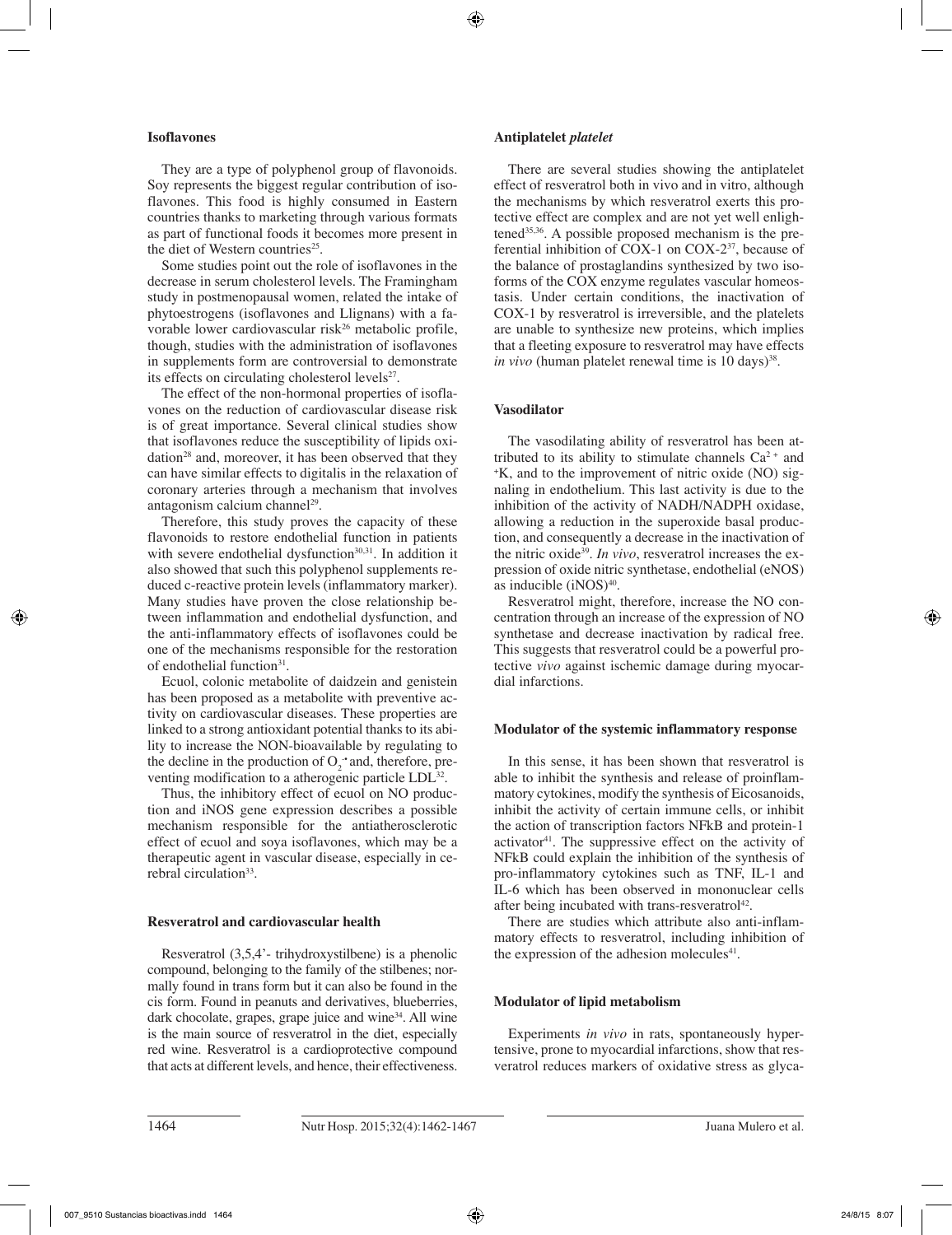ted serum and 8- hydroxyguanosine in urine albumin<sup>43</sup>. These and other studies suggest that resveratrol can inhibit LDL oxidation between other macromolecules *in vivo*, if the mechanism of action is direct or indirect even is to be determined.

# **Bioactive peptides**

Bioactive or functional peptides are defined as amino acid sequences inactive precursor protein inside, carrying on certain biological activities after his release by chemical or enzymatic hydrolysis. Usually, peptides are small (3 to 20 amino acids) released during the industrial food processing or during gastrointestinal digestion<sup>44</sup>.

The main effects of the bioactive peptides on the cardiovascular system described are those relating to its antithrombotic and antihypertensive activity.

# **Antithrombotic** *activity*

The major isolated peptides with antithrombotic activity are present in milk.

Certain peptides sequences of dairy peptide, called casoplatelins, are similar to the fibrinogen  $\gamma$  chain<sup>45</sup>. Found "in vitro" that these sequences are inhibitors of platelet aggregation and fibrinogen γ chain to the human specific platelet membrane receptor<sup>46</sup>. These peptides are capable of focusing on specific receptors located on the surface of platelets, thus preventing the thrombus formation. Other peptides have also antithrombotic activity, in a dose-dependent manner, inhibiting platelet aggregation induced by ADP due to homology with the fragment f (572-575) of the Fibrinogen  $α$  chain<sup>47</sup>.

# **Antihypertensive activity**

The most studied antihypertensive activity of bioactive peptides is the inhibition of the activity of ACE (angiotensin converting enzyme) $48-49$ .

# **Plant sterols**

Sterols are compounds associated with variable proportion between 0,2 and a 2% lipids. Its basic structure is the cyclopentanophenanthrene condensed 4-cycle system. Sterols are compounds that can be free or esterified with fatty acids, mainly saturated fatty acids<sup>50</sup>.

There is a large amount of experimental evidence that demonstrated that the plant sterols have an important hypocholesterolemic effect, reducing both the concentrations of total cholesterol and LDL cholesterol<sup>51</sup>.

The most studied effect of plant sterols is their inhibition of intestinal absorption of cholesterol. Plant sterols, being more hydrophobic than cholesterol, can move the cholesterol of micelles of absorption, thus reducing it, in addition, the plant sterols could reduce the rate of cholesterol esterification in the enterocyte (affecting the activity of  $ACAT$ )<sup>52</sup> and, as a result, thus reducing the amount of cholesterol exported into the blood in the chylomicrons form.

The inhibition of cholesterol absorption produces an increase in the synthesis of LDL receptor<sup>53</sup> which increases the elimination of LDL and also the IDL from the circulation, and given that these are the precursors of LDL, thus descends in addition their production without being affected triacilglycerides and HDL cholesterol concentrations<sup>54</sup>.

There is no conclusive data regarding the effect of plant sterols on the bile metabolism, although some studies suggest that they produce an increase in the excretion of bile acids, while that is not no effect in others<sup>55</sup>.

# **Omega-3 Fatty Acids**

Fatty acids are part of triglycerides, complex lipids and can esterify cholesterol. Polyunsaturated fatty acids (PUFAS) contain more than one double bond. There are two families: the n-6 PUFA  $(\omega - 6)$  and the n-3 (ω- 3). The main n-6 fatty acid is linoleic acid (LA, 18:2 n-6), widely distributed in plants, mainly in oils of vegetable, such as corn, sunflower, and soybean seeds. It is a precursor of arachidonic acid (AA, 20:4 n-6) synthesized in mammals, and therefore present in foods of animal origin. Acid α- linolenic acid (LNA, 18:3 n-3) is the precursor of the long chain n-3 PUFA and predominates in dark green foliage, oils from seeds of flax, rapeseed, nuts, currant, and soy. The animals that live at the bottom of the sea are rich in eicosapentaenoic (EPA, 20:5 n-3) and docosahexaenoic (DHA, 22: 6 n-3), while algae and marine plankton are also sources of PUFA n-3<sup>56</sup>.

Polyunsaturated fatty acids (PUFA) omega type 3, mainly present in fish oils, seem to play an important role as anti-inflammatory agents, antiarrhythmogenic and cardiovascular level protectors<sup>57</sup>. Linolenic acid (octadecatrienoic; C18:3n - 3) is the primary precursor of docosahexaenoic acid (DHA) and origin of certain prostaglandins, leukotrienes, and thromboxanes with anticoagulant, anti-inflammatory, vasodilator and antiplatelet activity (PGE3, PGI3, TXA4 and LTB5). The competition for the desaturase and liver elongasas (as well as placental and lactating mammary gland) to form DHA instead of arachidonic acid (AA), derived primarily from (octadecadienoic linoleic acid; C18:2n - 6; basically from seed oils) seems to be the fundamental physiological mechanism that would explain such actions<sup>58</sup>. Therefore it is suggested that substitution by AG omega-3 omega-6 AG would inhibit the synthesis of proinflammatory cytokines such as TNF- $\alpha$ , IL-1 and IL-2, and at the same time would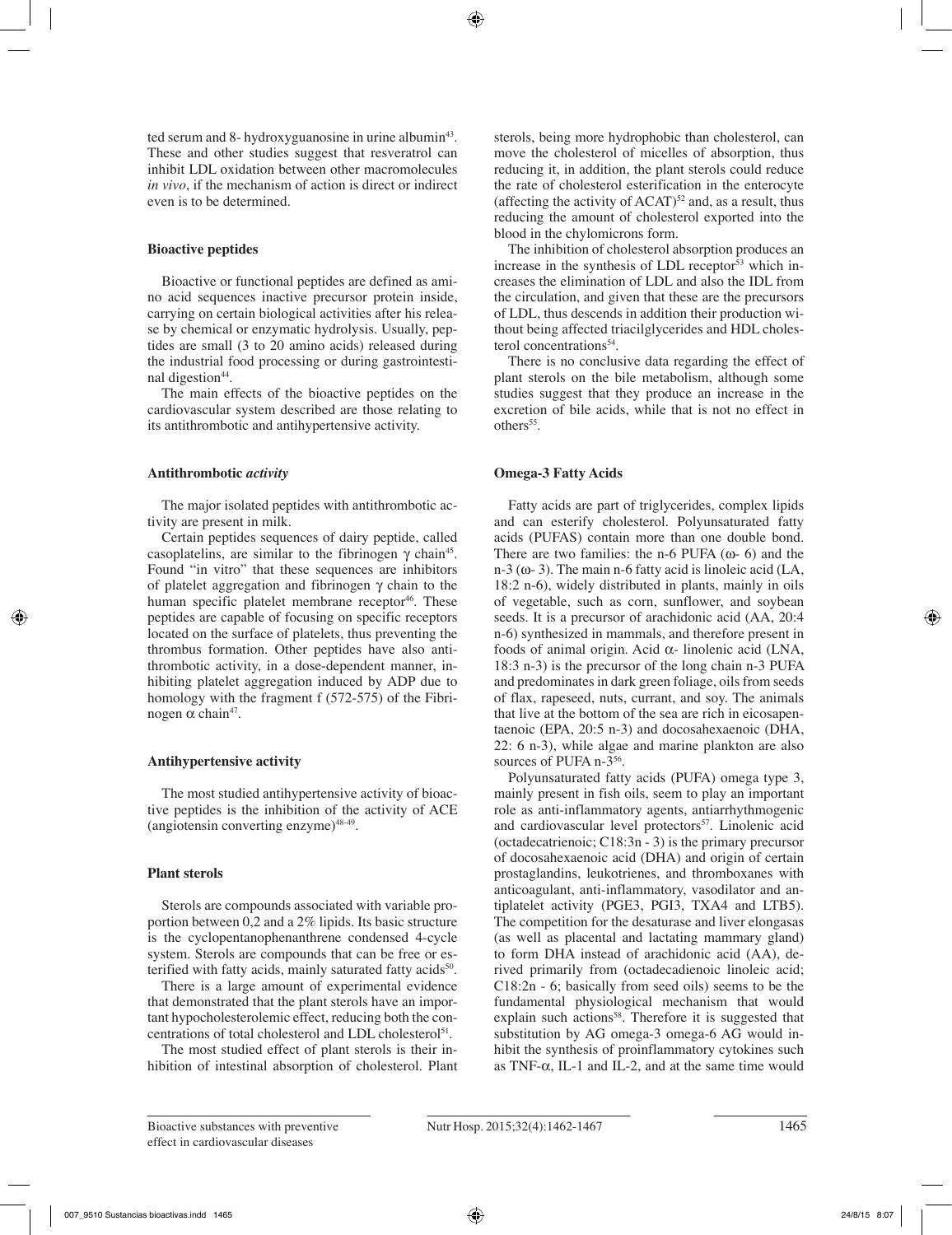decrease the expression of adhesion molecules in vascular endothelium<sup>59</sup>.

In addition n-3 linolenic acid has a cardioprotective effect, reducing significantly the c-reactive protein, in studies involving human<sup>60</sup>.

## **Conclusions**

In recent years growing scientific evidence demonstrating the relationship between food and health, particularly cardiovascular disease. Foods as well as providing nutrients, contain a series of non-nutritious substances involved in plant secondary metabolism: substances colorants (pigments), aromatic, growth regulators, natural protectors against pests and others that do not have a nutritional function classically defined, are not considered essential to human health, but which can have a significant impact on the course of some diseases, such as phytochemicals or bioactive substances.

### **References**

- 1. Hasler, CM. Functional foods: benefits, concerns and challenges - A position paper from the American Council on Science and health. *J Nutr* 2002; 132: 3772-3781
- 2. American Heart Association Science Advisory: Phytochemicals and cardiovascular disease. *Circulation* 1997; 95: 2591- 2593.
- 3. de Pascual-Teresa S, Santos-Buelga C, Rivas-Gonzalo JC. Quantitative analysis of flavan-3-ols in Spanish foodstuffs and beverages. *J Agric Food Chem* 2000;48:5331-7.
- 4. St. Leger AS, Cochrane AL, Moore F. Factors associated with cardiac mortality in developed countries with particular reference to the consuption of wine. *The Lancet*. 1979; 10: 17-20.
- 5. Tamba Y, Ohba S, Kubota M, Yoshioka H, Yoshioka H, Yamazaki M. Single GUV Method Reveals Interaction of Tea Catechin (-)-Epigallocatechin Gallate with Lipid Membranes. *Biophys J.* 2007; 106: 97-105.
- 6. DalBó S, Goulart S, Horst H, Pizzolatti MG, Ribeiro-do-Valle RM. Activation of endothelial nitric oxide synthase by proanthocyanidin-rich fraction from Croton celtidifolius (Euphorbiaceae): involvement of extracellular calcium influx in rat thoracic aorta. *J Pharmacol Sci*. 2008; 107:181-9.
- 7. Vitseva O, Varghese S, Chakrabarti S, Folts JD, Freedman JE. Grape seed and skin extracts inhibit platelet function and release of reactive oxygen intermediates. *J Cardiovasc Pharmacol*. 2005; 46:445-51.
- 8. Terra X, Montagut G, Bustos M, Llopiz N, Ardèvol A, Bladé C, *et al.* Grape-seed procyanidins prevent low-grade inflammation by modulating cytokine expression in rats fed a high-fat diet. *J Nutr Biochem*. 2009; 20:210-218.
- 9. Yamakuchi M, Bao C, Ferlito M, Lowenstein CJ. Epigallocatechin gallate inhibits endothelial exocytosis. *Biol Chem*. 2008; 389:935-41.
- 10. Del Bas JM, Ricketts ML, Baiges I, Quesada H, Ardevol A, Salvadó MJ, *et al.* Dietary procyanidins lower triglyceride levels signaling through the nuclear receptor small heterodimer partner. *Mol Nutr Food Res*. 2008; 52:1172-81.
- 11. Baba S, Natsume M, Yasuda A, Nakamura Y, Tamura T, Osakabe N, *et al.* Plasma LDL and HDL cholesterol and oxidized LDL concentrations are altered in normo- and hypercholesterolemic humans after intake of different levels of cocoa powder. *J Nutr.* 2007; 137:1436-41.
- 12. Bagchi D, Sen CK, Ray SD, Das DK, Bagchi M, Preuss HG, *et al.* Molecular mechanisms of cardioprotection by a novel

grape seed proanthocyanidin extract. *Mutat Res*. 2003; 523- 524:87-97.

- 13. Clifton P. Effect of grape seed extract on cardiovascular and endothelial parameters in high risk subjects. *Food Australia*. 2003; 55:U9-U12.
- 14. Aldini G, Carini M, Piccoli A, Rossoni G, Facino RM. Procyanidins from grape seeds protect endothelial cells from peroxynitrite damage and enhance endothelium-dependent relaxation in human artery: new evidences for cardio-protection. *Life Sci*. 2003; 73:2883-98.
- 15. Kang WS, Chung KH, Chung JH, Lee JY, Park JB, Zhang YH, *et al.* Antiplatelet activity of green tea catechins is mediated by inhibition of cytoplasmic calcium increase. *J Cardiovasc Pharmacol*. 2001;38:875-84.
- 16. García-Viguera C, Moreno DA, Gil-Izquierdo A, Carvajal M. (Guest Eds.). Bioactive phytochemicals: Connecting farm and health. *Phytochem. Rev*. 2008; 2: 211-384.
- 17. Aviram M, Rosenblat M, Gaitini D, Nitecki S, Hoffman A, Dornfeld L, *et al.* Pomegranate juice consumption for 3 years by patients with carotid artery stenosis reduces common carotid intima-media thickness, blood pressure and LDL oxidation. *Clin Nutr*. 2004; 23:423-33.
- 18. Naruszewicz M, Laniewska I, Millo B, D1uzniewski M. Combination therapy of statin with flavonoids rich extract from chokeberry fruits enhanced reduction in cardiovascular risk markers in patients after myocardial infarction (MI). *Atherosclerosis*. 2007; 194: 179-84.
- 19. Demrow HS, Sllane PR, Folts JD. Administration of wine and grape juice inhibits in vivo platelet activity and thrombosis in stenosed canine coronary arteries. *Circulation*. 1995; 91:1182-8.
- Karlsen A, Retterstol L, Laake P, Paur I, Kjolsrud-Bohn S, Sandvik L, et al. Anthocyanins inhibit nuclear factor-kB activation in monocytes and reduce plasma concentrations of pro-inflammatory mediators in healthy adults. *J Nutr*. 2007;137:1951-4.
- 21. García-Alonso M, Rimbach G, Rivas-Gonzalo JC, De Pascual-Teresa S. Antioxidant and cellular activities of anthocyanins and their corresponding vitisins A–studies in platelets, monocytes, and human endothelial cells. *J. Agric. Food Chem*. 2004; 52: 3378-3384
- 22. Oak MH, Bedoui JE, Madeira SV, Chalupsky K, Schini-Kerth VB. Delphinidin and cyaniding inhibit PDGF(AB)-induced VEGF release in vascular smooth muscle cells by preventing activation of p38 MAPK and JNK. *British J. Pharmacol*. 2006; 149: 283-290.
- 23. Pergola C, Rossi A, Dugo P, Cuzzocrea S, Sautebin L. Inhibition of nitric oxide biosynthesis by anthocyanin fraction of blackberry extract. *Nitric Oxide - Biol. Chem*. 2006; 15: 30- 39.
- 24. Rechner AR, Kroner C. Anthocyanins and colonic metabolites of dietary polyphenols inhibit platelet function. *Thromb Res*. 2005; 116: 327-334.
- 25. Young VR. Soy protein in relation to human protein and amino acid nutrition. *J. Am. Diet. Assoc*. 1991, 91, 828-835.
- 26. De Kleijn MJJ, Van der Schouw YT, Wilson DEG, Jacques PF. Dietary intake of phytoestrogen is associated with a favorable metabolic cardiovascular risk profile in postmenopausal US women: The Framingham study. *J Nutr*. 2002; 132: 276-82
- 27. Hodgson JM, Puddey IB, Beilin LJ, Mori TA, Croft KD. Supplementation with isoflavonoid phytoestrogens does not alter serum lipid concentrations: a randomized controlled trial in humans. *J Nutr*. 1998; 128: 728-32
- 28. Wiseman H, O'Reilly J, Adlercreutz H, Mallet A, Howey E, Rowland I. Isoflavones phytoestrogen consumed in soy decrease f2- isoprostane concentration and increase resistance of low-density lipoprotein to oxidation in human. *Am J Clin Nutr*. 2000; 72: 395-400
- 29. Figree GA, Griffthlis H, Lu Y-Q, Webb CM, MacLeod K, Collins P. Plant derived estrogen relax coronary arteries in vitro by a calcium antagonist mechanism. *J Amer Coll Cardiol.*  2000; 35: 1977-85.
- 30. Cuevas, A.M, Irribarra, V.L, Castillo, O.A, Yánez, M.D, Germain, A.M. Isolated soy protein improves endothelial function